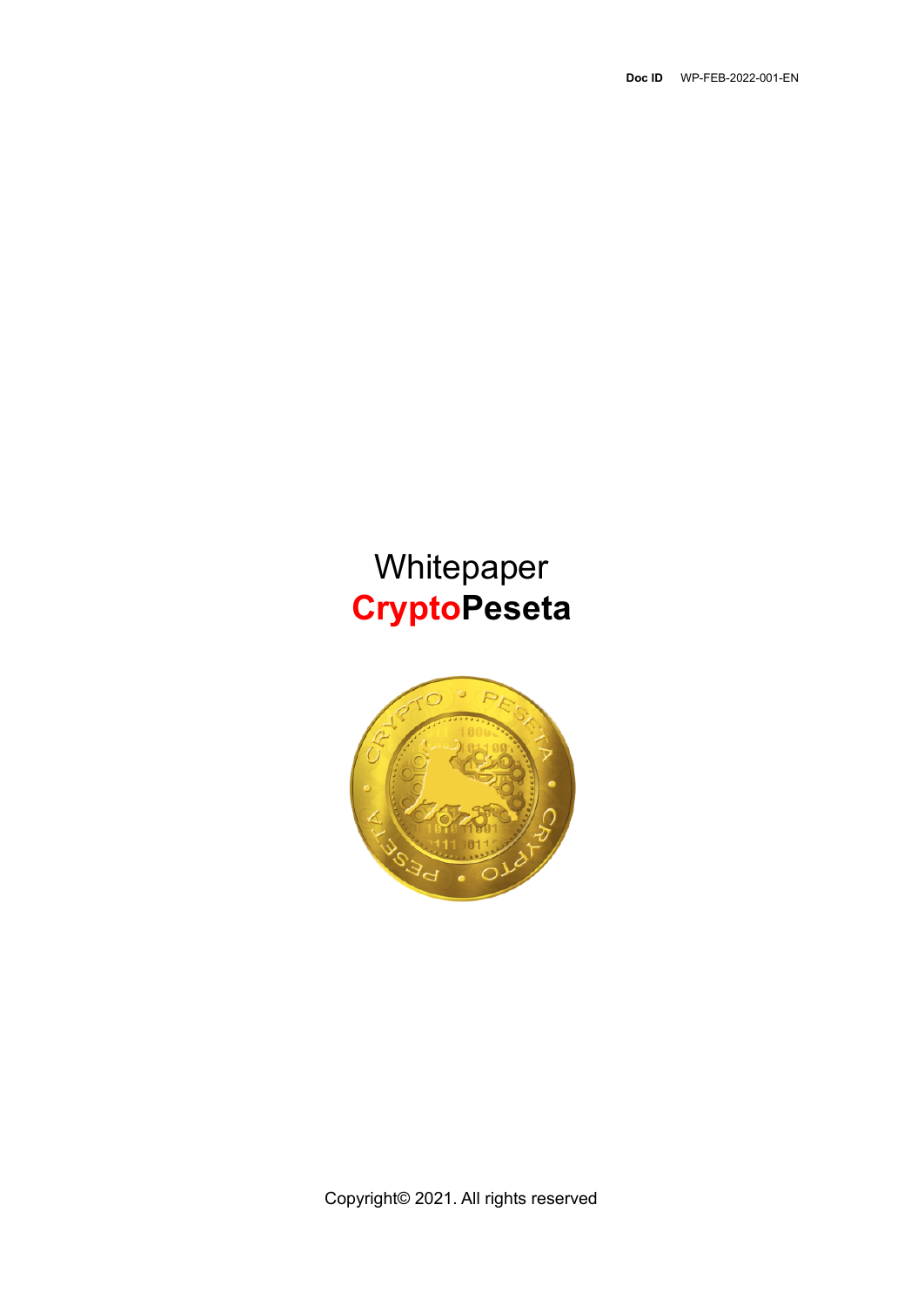Copyright © 2021 CryptoPeseta®. All rights reserved. Seville, Spain www.cryptopeseta.com

#### First release, november 2021

The information contained in this document is privileged and confidential. If you are not the intended recipient, please do not read, copy, use or disclose this document to anyone without written authorization from CryptoPeseta.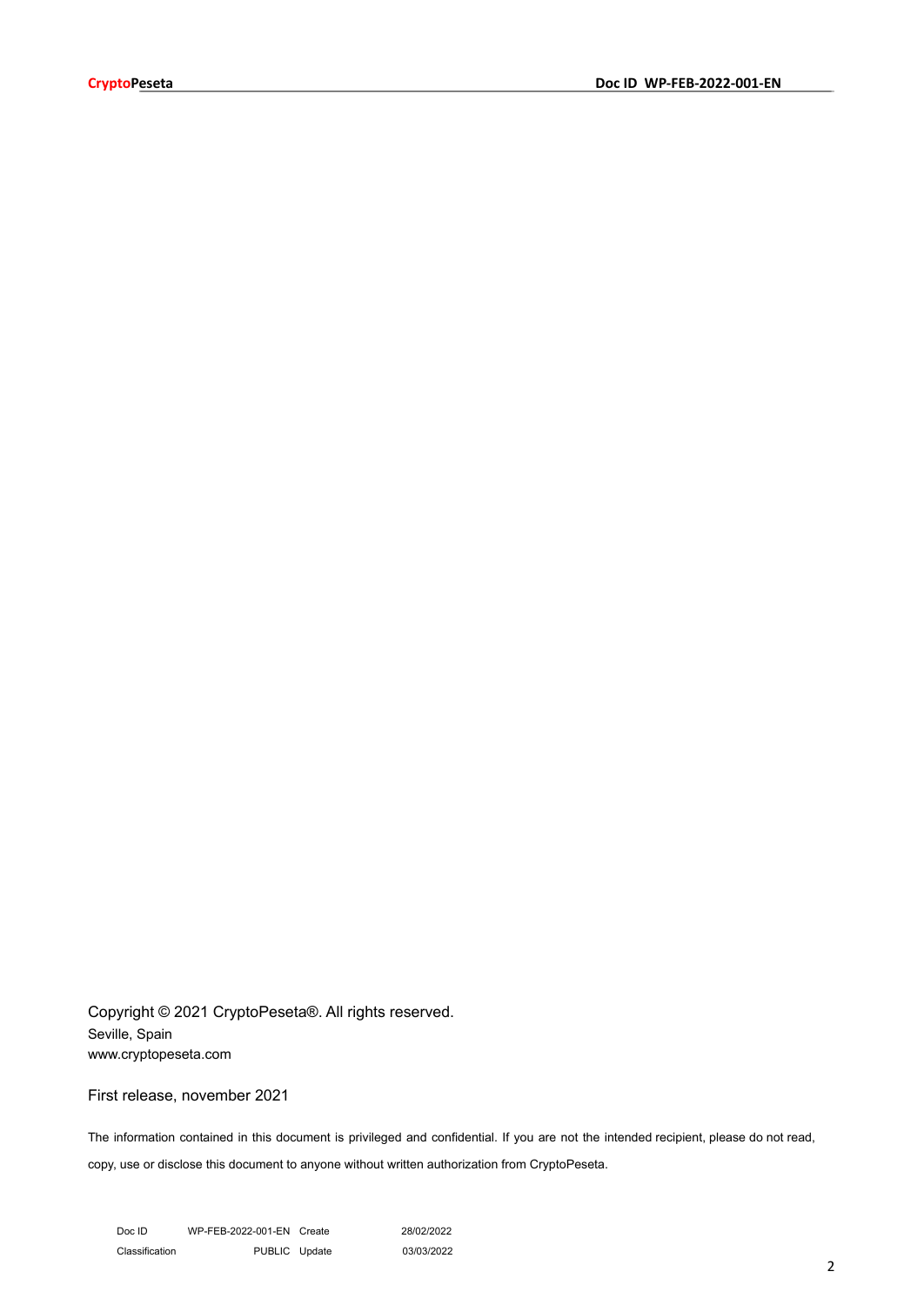Doc ID WP-FEB-2022-001-EN Create 28/02/2022 Classification PUBLIC Update 03/03/2022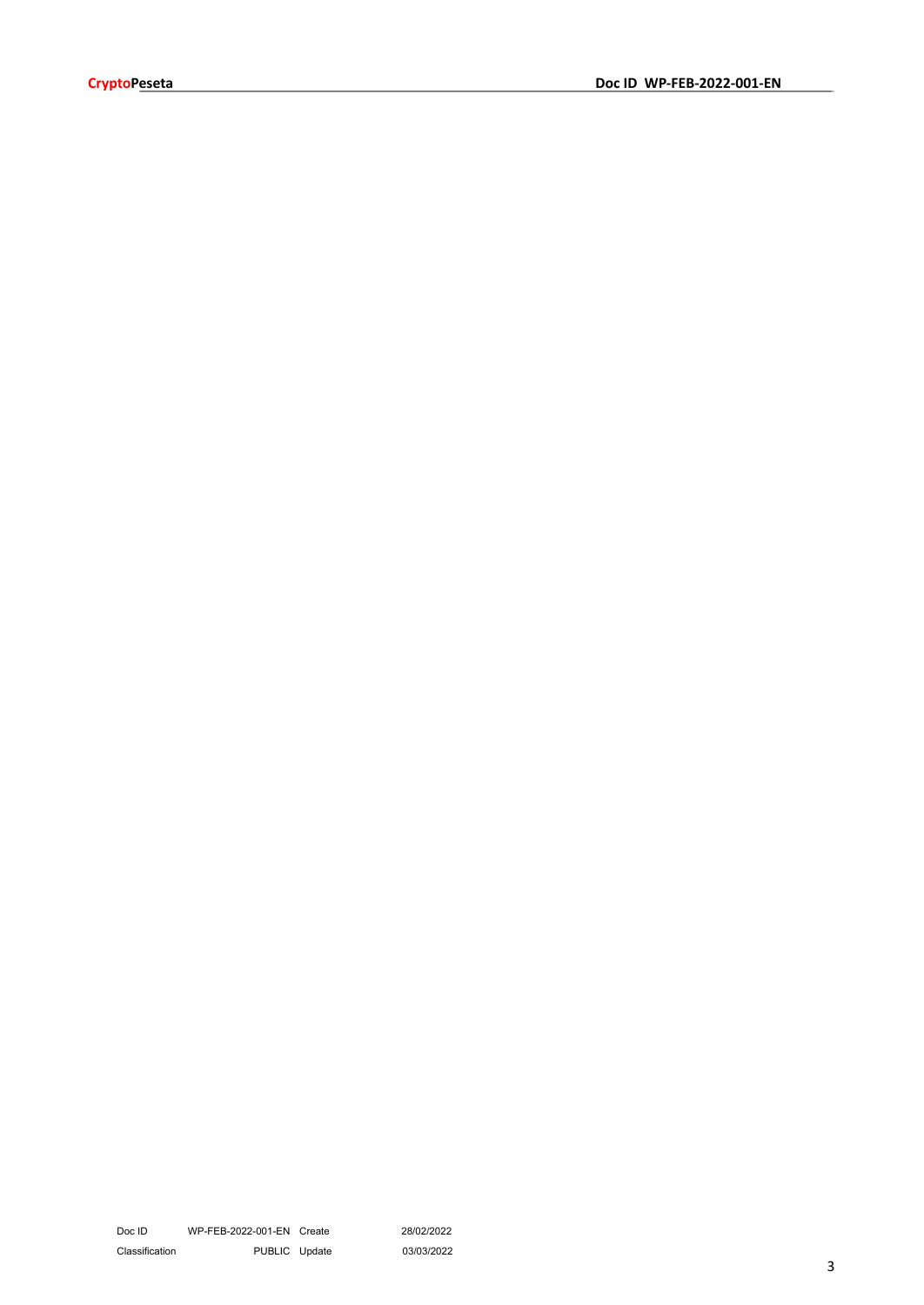# **CryptoPeseta**

## **Vision**

The CryptoPeseta project began in March 2021 and became a reality on February 28th, 2022 with the intention of accelerating the adoption of cryptocurrency and using it as a mechanism to facilitate the creation of new forms of human and social interaction, using Binance Blockchain technology.

Since the creation of Bitcoin, a remarkable number of tools and possibilities have been created to develop a more transparent, dynamic, evolved and decentralized society.

## **Mission**

The mission of CryptoPeseta is to allow money transfers to anywhere in the world in just seconds. It is a token that is based on the technology, and the security offered by the Binance Blockchain, therefore, it provides strong security in its transactions, being totally anonymous.

The name, CryptoPeseta, is a tribute to the Spanish old national currency, the Peseta. It was withdrawn from circulation on February 28th, 2002.

The release of this token begins on February 28th, 2022, coinciding with the 20th anniversary of the disappearance of the Peseta.

In this way we try to prevent the old Peseta from falling into oblivion and to bring to society a new economic model of international market with the new CryptoPeseta.

## **CryptoPeseta economy and utility**

CryptoPeseta tokens are intended to become valuable assets, granting their holders a wide range of rewards linked to activity in the cryptocurrency ecosystem. Holders of CryptoPeseta tokens can exchange assets using these tokens.

# **CryptoPeseta security and technology**

The project is developed under the BNB-20 protocol, a protocol created to work on the Binance network Blockchain through a smart contract that allows the exchange of CryptoPeseta tokens.

Transactions made in Cryptopesetas will be included in the Binance blockchain. Given the wide distribution of this blockchain, the integrity and inviolability of these transactions is guaranteed.

The security of the Binance network, as with Bitcoin, is intrinsically linked to blockchain technology, which through the use of a public and distributed database, prevents information from being modified by an individual, as each transaction has to be ratified by the entire network.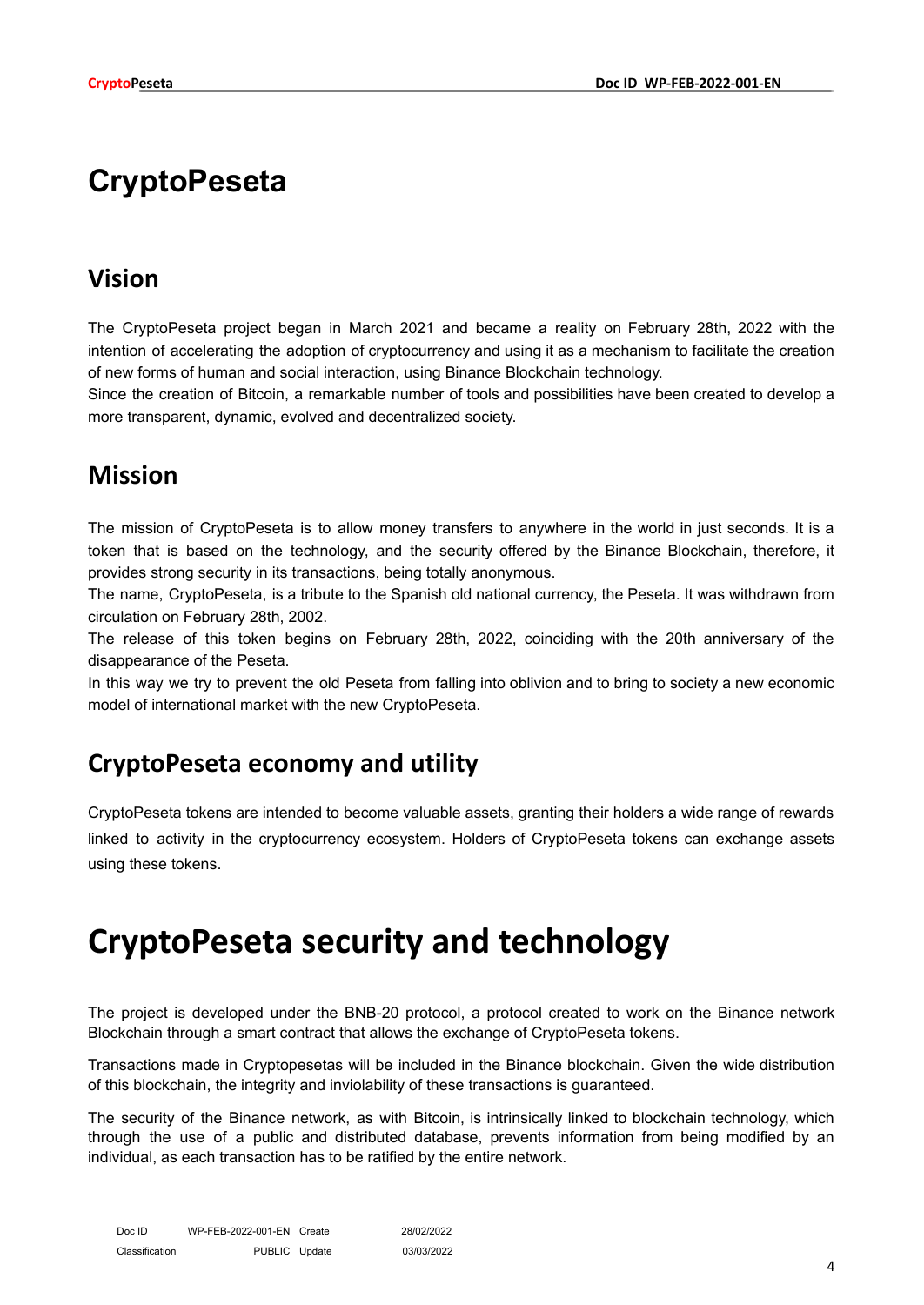All transactions are validated by an asymmetric cryptographic system that prevents modification from a third party.

## **Digital asset information**



### **Distribution of digital assets**

Four initial wallets will be created. One for the development team with an amount of 6,000,000,000,000 CPTS, one with 70,000,000,000,000 CPTS to be distributed among the different exchanges for distribution, and two reserve wallets with 12,000,000,000,000 CPTS each to be put into circulation in later years. The distribution of this digital asset is therefore as follows:



| Doc ID         | WP-FEB-2022-001-EN Create | 28/02/2022 |
|----------------|---------------------------|------------|
| Classification | PUBLIC Update             | 03/03/2022 |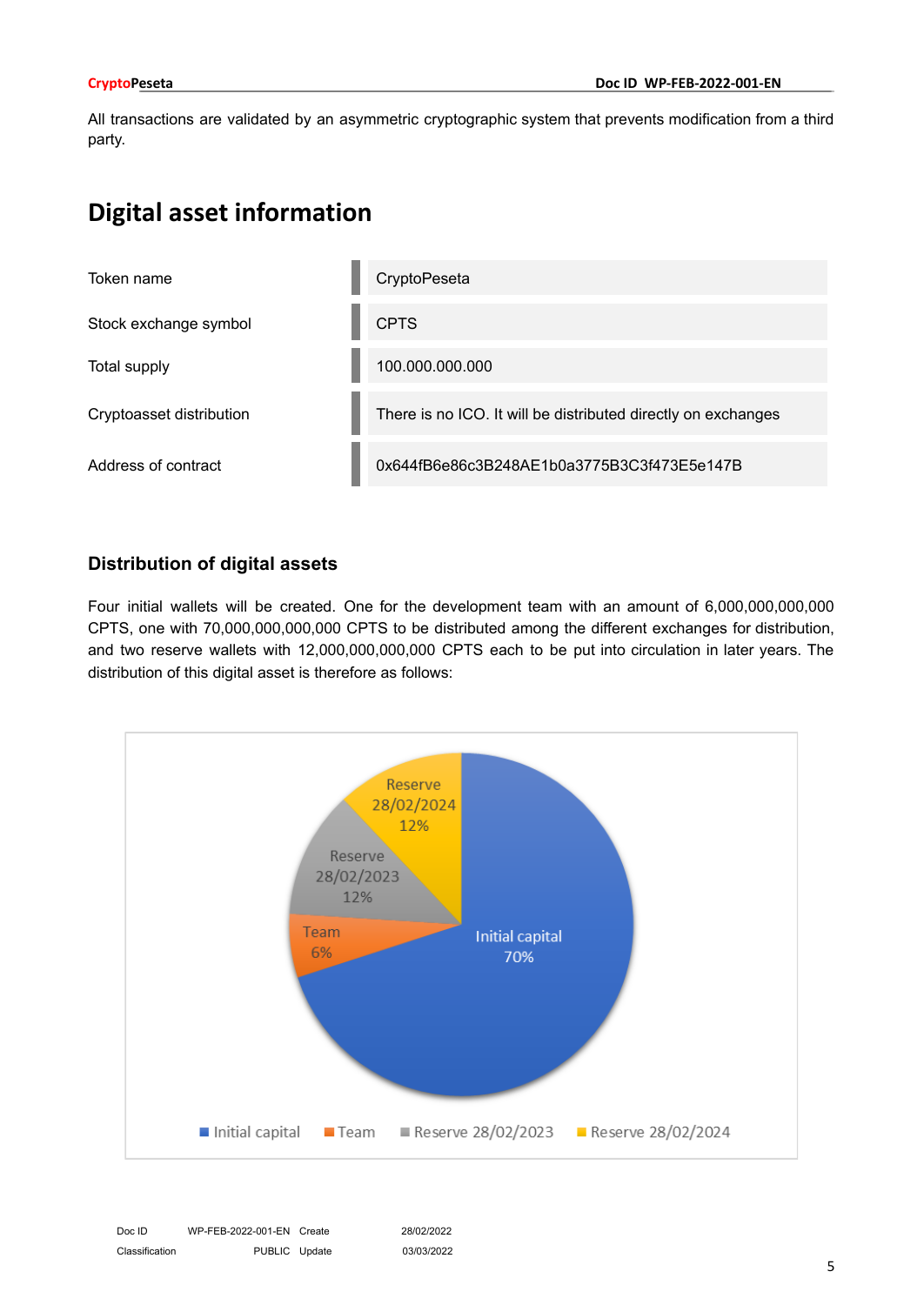#### **Addresses of wallets**

Below are the addresses created by the CryptoPeseta project where you can verify the distribution of all CryptoPeseta at the start of the project.

| Initial capital   | 0xc5200D0702Ad98A8A139a123F6078c60189a0735 |
|-------------------|--------------------------------------------|
| Capital reserve 1 | 0x479f011Cc31C914717f3C32F596F7FB3Ff63b7E7 |
| Capital reserve 2 | 0x0c369eA66B375B583f1b4d7208473C4924135D3f |

#### **Blocking capital**

The initial distribution will be a total of 76,000,000,000,000 CPTS with 24,000,000,000,000 CPTS blocked in two wallets.

The first wallet will be released on 2/28/2022, distributing a total of 1,000,000,000,000 CPTS, every 28th day of subsequent months, this same operation will be repeated until a total amount of 12,000,000,000,000 CPTS is reached.

The second wallet will be released on 2/28/2024, distributing a total of 500,000,000,000,000,000 CPTS, every 28th day of subsequent months, this same operation will be repeated until a total of 12,000,000,000,000 CPTS is reached.

Therefore, the liberalisation of all capital will end on 2/28/2026 leaving a total circulating CryptoPeseta of 100,000,000,000,000 CPts.

### **Forthcoming developments**

#### **Binance Smart Chain**

The first development of the project will be to create the contract on Ethereum Smart Chain so that the CryptoPeseta will coexist simultaneously on both blockchains.

#### **NFT marketplace**

Before the end of the year, we intend to have an NFT marketplace of card gifs as a reward for CryptoPeseta holders.

Token holders will be able to purchase unique and exclusive designs of motifs related to our brand as well as other forms of collectibles related to the peseta and its history.

#### **Metaverse**

Within two years, CryptoPeseta will be integrated with the metaverse for purchases of objects and services from users of the metaverse.

A virtual universe or metaverse will be created in which CryptoPeseta tokens will be used to support all the commercial activity that takes place there. In this metaverse we will also be able to find unique objects or NFT for use and collection.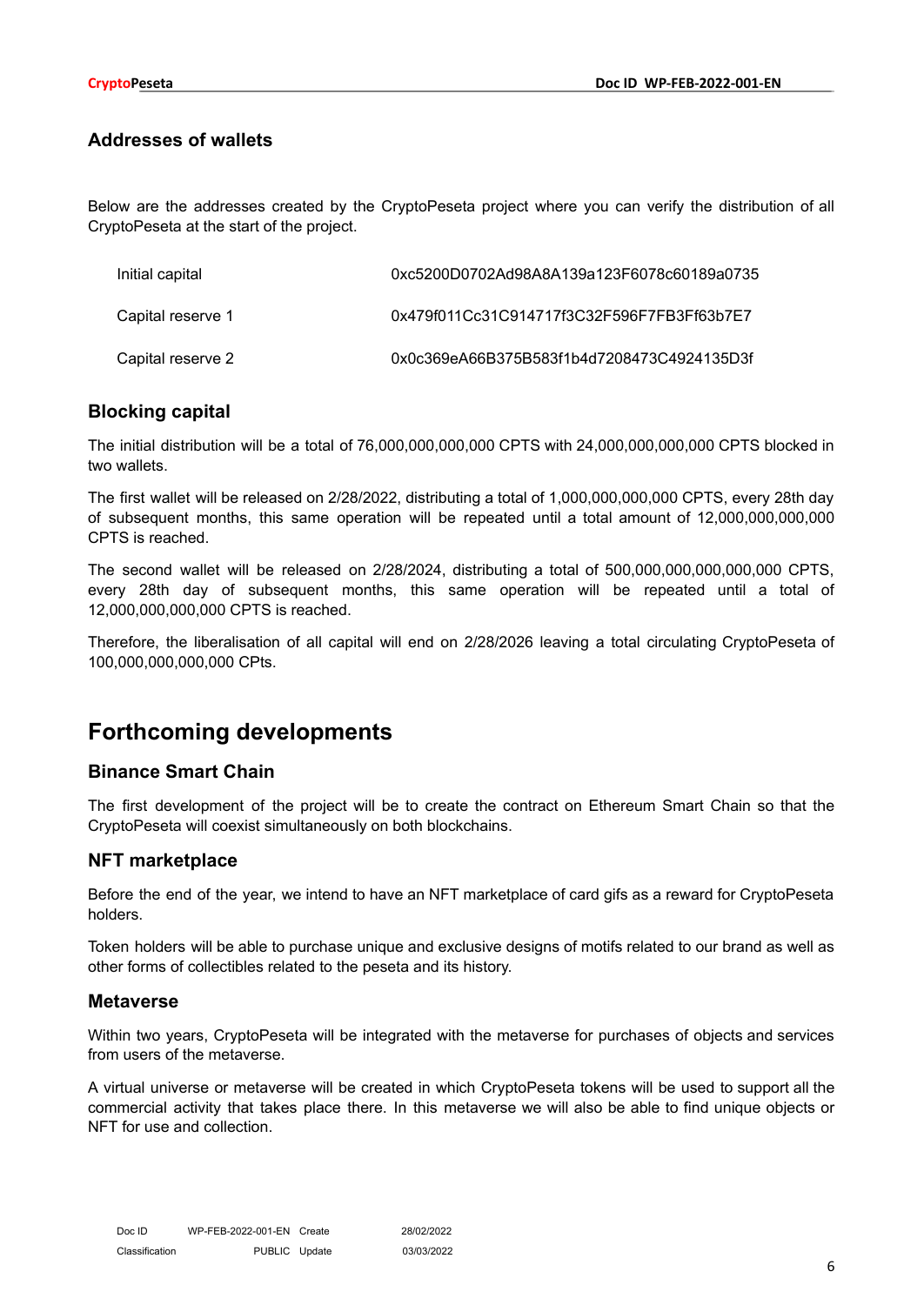# **Legal information**

#### **Objective**

The purpose of this document is to present the CryptoPeseta project, a cryptocurrency that works on the Binance Smart Chain Blockchain.

The CryptoPeseta project, as described in this technical document, is under development and is constantly being updated, including, among other things, technical features, behavioural model, etc. The CryptoPeseta team reserves the right to make any necessary modifications as a result of such updates.

#### **Regulatory status in all jurisdictions is not guaranteed**

CryptoPeseta intends to operate in full compliance with applicable laws and regulations and to obtain the necessary licences and approvals in key markets. This means that the development and implementation of all features of the CryptoPeseta project described in this whitepaper are not guaranteed. Licences and/or regulatory approvals may be required in certain jurisdictions in which the relevant activities may take place. No guarantee or warranty is given that such licences or approvals will be obtained within any particular time frame, or at all. This implies that the CryptoPeseta token and other features of the proposed Binance Smart Chain network may not be available in certain markets, or at all. This could require the restructuring of that ecosystem and/or its unavailability in all or certain respects.

In addition, it is envisaged that the development of the platform will be carried out in stages. During certain stages of development, the platform may rely on relationships with certain authorised third party entities. If these entities are no longer duly authorised in the respective jurisdiction, this will affect the ability of the CryptoPeseta cryptocurrency to relate to that party, including its services and functions.

#### **No investment counselling**

This whitepaper does not constitute any investment advice or recommendation by CryptoPeseta on CryptoPeseta acquisition decisions, nor should it be relied upon in connection with any other contract or purchase decision.

### **Translations**

This whitepaper and related materials are published in Spanish. Any translation is for reference purposes only. The accuracy and completeness of any translation cannot be assured. If there is any inconsistency between a translation and the English version of this whitepaper, the Spanish version shall prevail.

### **Risk Disclosures**

The purchase of CryptoPeseta tokens involves considerable risk and may lead to the loss of a substantial or total amount of the money involved. Before purchasing CryptoPeseta tokens, you should carefully assess and consider the risks, including those contained in any other documentation.

A buyer should not purchase CryptoPeseta tokens for speculative or investment purposes. Purchasers should only buy CryptoPeseta tokens if they fully understand the nature of CryptoPeseta tokens and accept the corresponding risks.